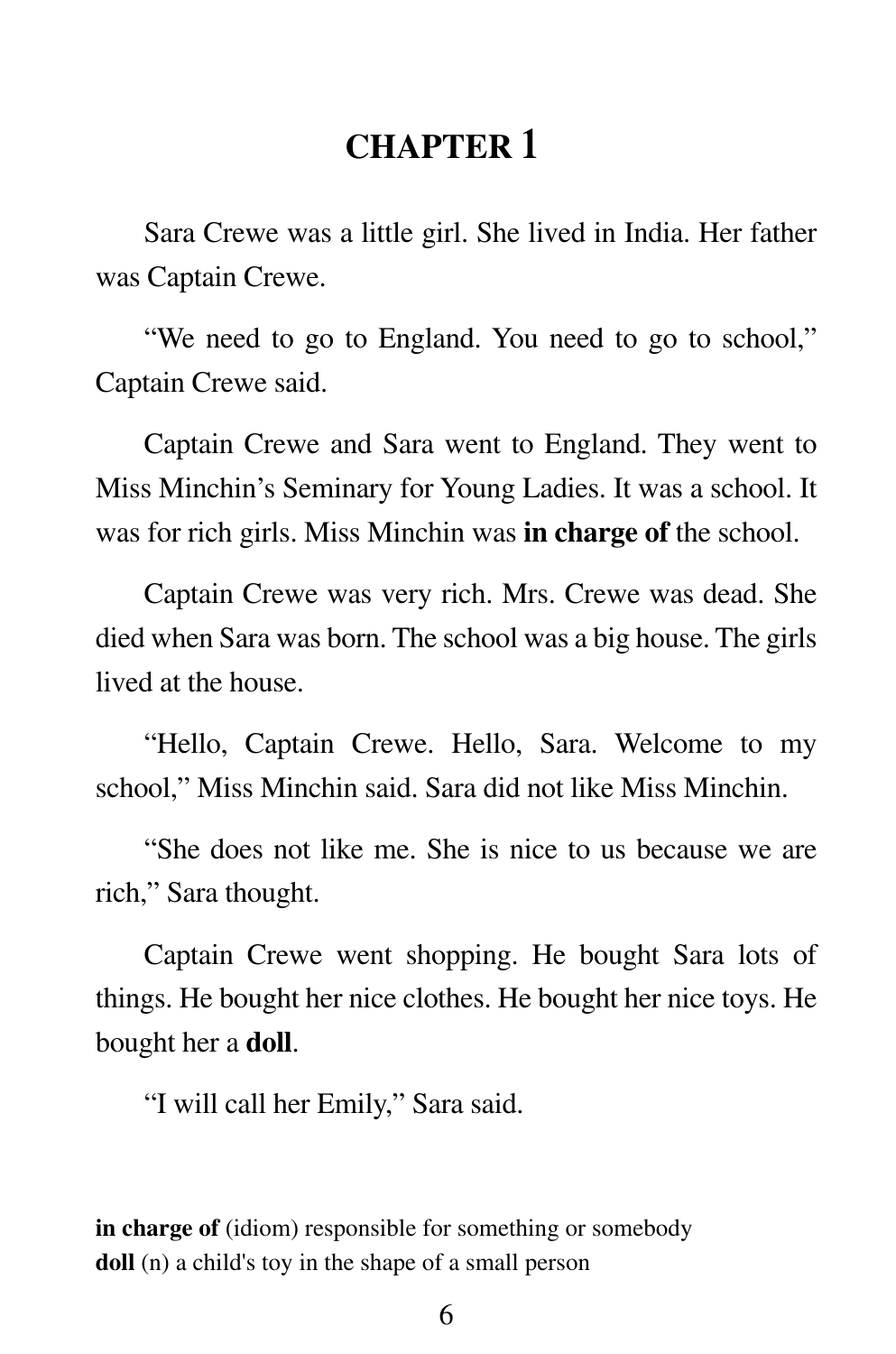

 *He bought her nice toys. He bought her a doll.*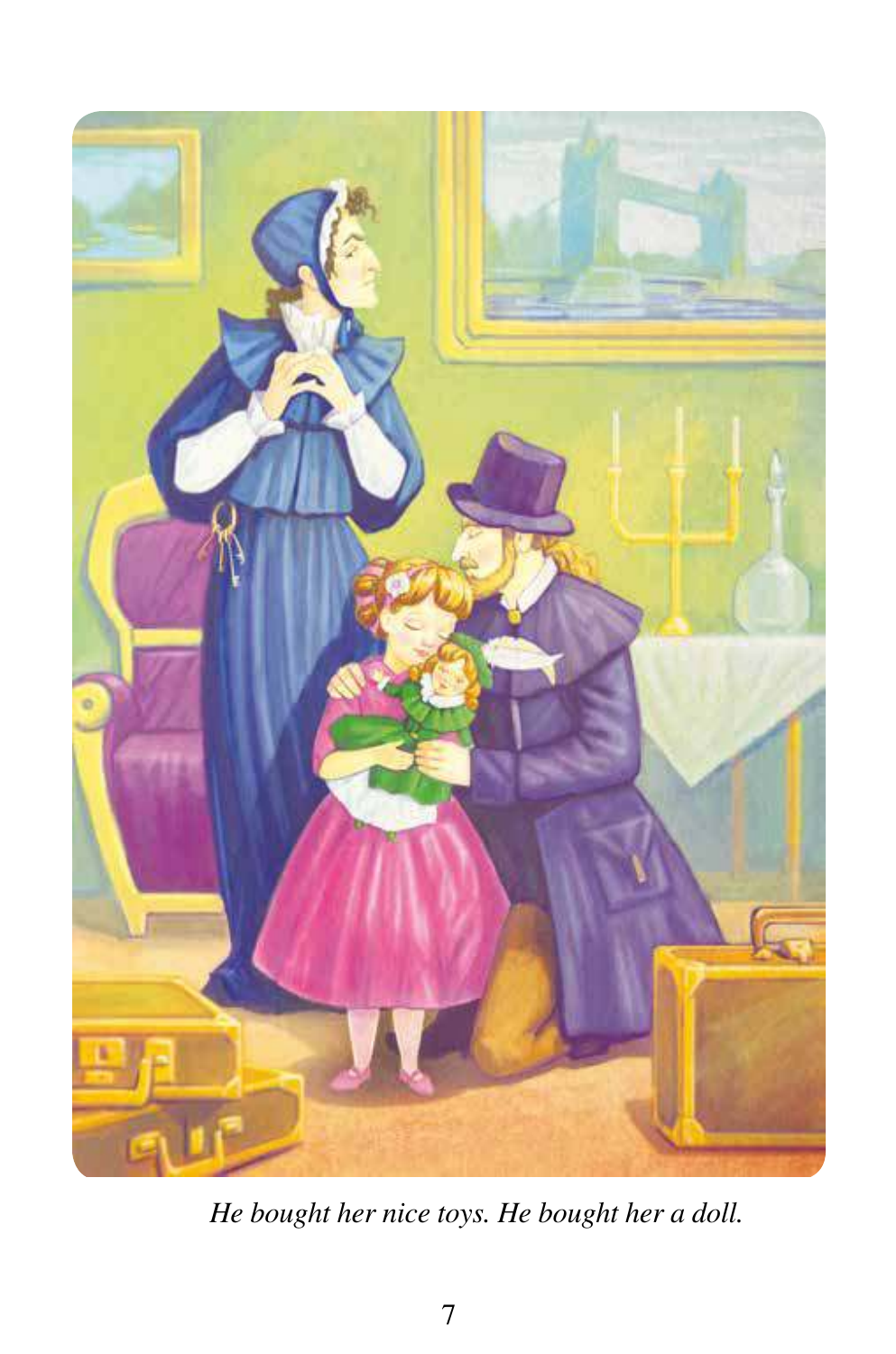"I will come back. Be good," Captain Crewe said.

"I will be good. I love you," Sara said.

"The lawyers will pay the bills," Captain Crewe said.

"Thank you, Captain Crewe," Miss Minchin said.

Captain Crewe went to India. Sara stayed in England. She was very sad.

"I will not cry. I am **brave**. I am like a soldier," Sara thought.

Miss Minchin had a sister. Her name was Amelia. She worked at the school.

"Sara is a very strange girl," Amelia said.

"Her clothes are too nice. It is a waste," Miss Minchin said.

They did not like Sara. They were **jealous**. They wanted to be rich.

There were lots of girls at the school. Lavinia Herbert was the oldest. She was 13. Lottie Leigh was the youngest. She was 4. The girls had lessons in the same room. Sara was very clever.

The other girls talked about Sara.

"She has a maid," one girl said.

"She has lots of frilly clothes!" another girl said.

"She thinks 'dolls can talk'," another girl said.

**brave** (adj) not scared, having courage

**jealous** (adj) feeling angry toward someone because they are more successful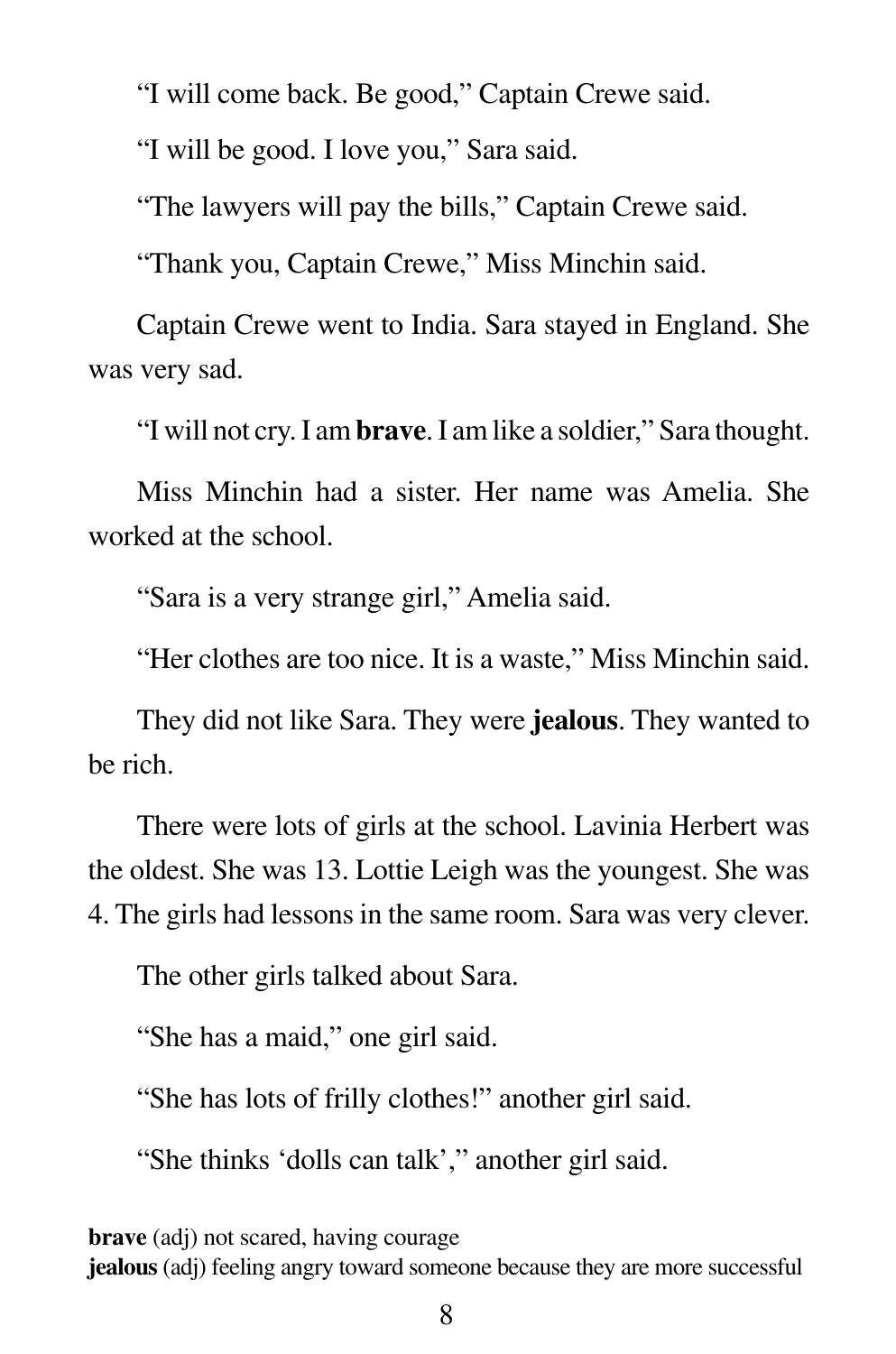Miss Minchin took Sara to the classroom.

"Girls, this is Sara. She is new," Miss Minchin said.

"Hello Sara," the girls said.

"Hello," said Sara.

"You will learn French," Miss Minchin said.

 "Please, Miss Minchin. Can I learn something else?" Sara asked.

"No. You will learn French," Miss Minchin said.

Monsieur Dufarge was the French teacher.

 "Monsieur Dufarge, Sara does not want to learn French," said Miss Minchin.

 "S'il vous plait, Monsieur. Je peux parler français," Sara said. Miss Minchin was angry. Sara spoke French, but Miss Minchin did not. She felt **embarrassed**.

 "She does not need to learn French. She speaks it already," Monsieur Dufarge said.

 Monsieur Dufarge was very happy. He talked to Sara in French. They were happy. Miss Minchin left the room. She went to her room. She did not want to see Sara.

"She is too clever," Miss Minchin thought. She hated Sara.

**embarrassed** (adj) feeling ashamed or shy about something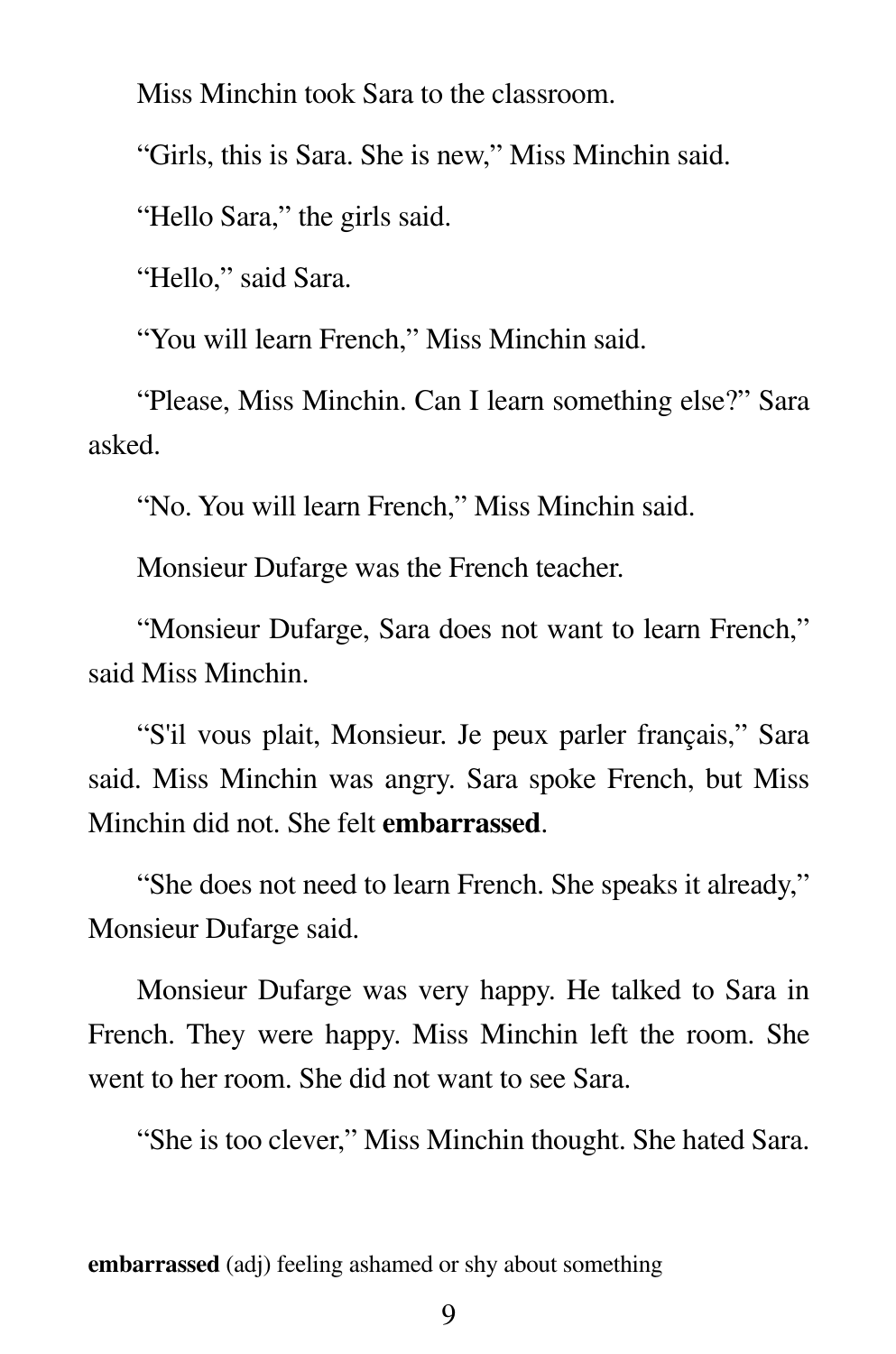# **VOCABULARY CHECK**

#### **Test-1**

### **Fill in the blanks with the words below.**

| impressed rich monkey horrible<br>school<br>mine stories beggar attic maid |
|----------------------------------------------------------------------------|
|                                                                            |
|                                                                            |
|                                                                            |
|                                                                            |
|                                                                            |
| 6. I was  by her success in a very short time.                             |
|                                                                            |
| 8. A  is an animal. It can climb trees.                                    |
| 9. The  is at the top of a house.                                          |

10. You are .................. when you have a lot of money.